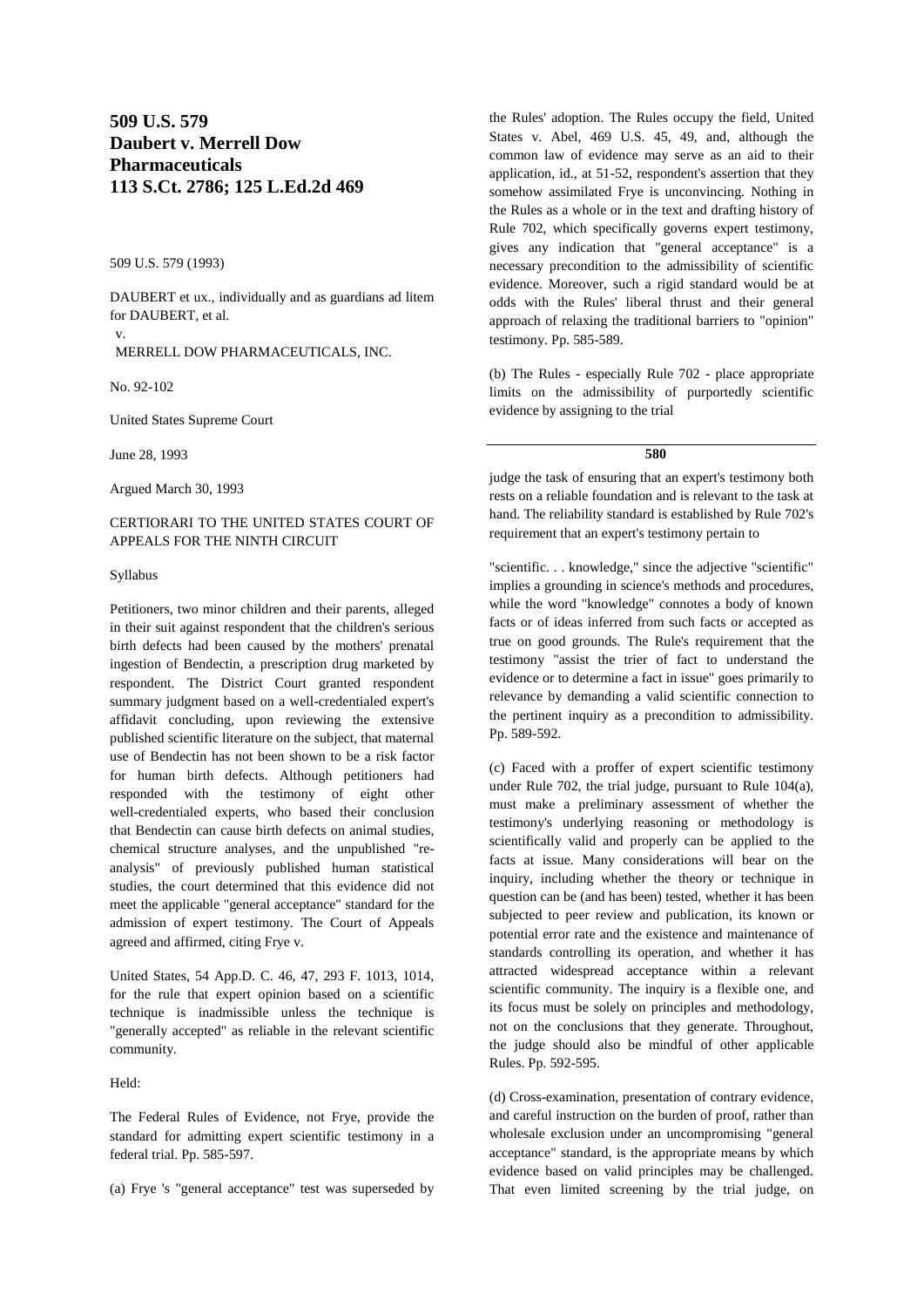occasion, will prevent the jury from hearing of authentic scientific breakthroughs is simply a consequence of the fact that the Rules are not designed to seek cosmic understanding but, rather, to resolve legal disputes. Pp. 595-597.

951 F.2d 1128, vacated and remanded.

Blackmun, J., delivered the opinion for a unanimous Court with respect to Parts I and II-A, and the opinion of the Court with respect to Parts II-B, II-C, III, and IV, in which White, O'Connor, Scalia, Kennedy, Souter, and Thomas, JJ., joined. Rehnquist, C. J., filed an opinion concurring in part and dissenting in part, in which Stevens, J., joined, post, p. 598.

# **581**

### Counsel

Michael H. Gottesman argued the cause for petitioners. With him on the briefs were Kenneth J. Chesebro, Barry J. Nace, David L. Shapiro, and Mary G. Gillick.

Charles Fried argued the cause for respondent. With him on the brief were Charles R. Nesson, Joel I. Klein, Richard G. Taranto, Hall R. Marston, George E. Berry, Edward H. Stratemeier, and W. Glenn Forrester.(fn\* )

#### **582**

Justice Blackmun delivered the opinion of the Court.

In this case we are called upon to determine the standard for admitting expert scientific testimony in a federal trial.

#### I

Petitioners Jason Daubert and Eric Schuller are minor children born with serious birth defects. They and their parents sued respondent in California state court, alleging that the birth defects had been caused by the mothers' ingestion of Bendectin, a prescription antinausea drug marketed by respondent. Respondent removed the suits to federal court on diversity grounds.

After extensive discovery, respondent moved for summary judgment, contending that Bendectin does not cause birth defects in humans and that petitioners would be unable to come forward with any admissible evidence that it does. In support of its motion, respondent submitted an affidavit of Steven H. Lamm, physician and epidemiologist, who is a well-credentialed expert on the risks from exposure to various chemical substances.(fn1) Doctor Lamm stated that he had reviewed all the literature on Bendectin and human birth defects - more than 30 published studies involving over 130,000 patients. No study had found Bendectin to be a human teratogen (i.e., a substance capable of causing malformations in fetuses). On the basis of this review, Doctor Lamm concluded that maternal use of Bendectin

during the first trimester of pregnancy has not been shown to be a risk factor for human birth defects.

**583** 

Petitioners did not (and do not) contest this characterization of the published record regarding Bendectin. Instead, they responded to respondent's motion with the testimony of eight experts of their own, each of whom also possessed impressive credentials.(fn2) These experts had concluded that Bendectin can cause birth defects. Their conclusions were based upon "in vitro" (test tube) and "in vivo" (live) animal studies that found a link between Bendectin and malformations; pharmacological studies of the chemical structure of Bendectin that purported to show similarities between the structure of the drug and that of other substances known to cause birth defects; and the "reanalysis" of previously published epidemiological (human statistical) studies.

The District Court granted respondent's motion for summary judgment. The court stated that scientific evidence is admissible only if the principle upon which it is based is " 'sufficiently established to have general acceptance in the field to which it belongs.' " 727 F. Supp. 570, 572 (SD Cal.1989), quoting United States v. Kilgus, 571 F.2d 508, 510 (CA9 1978). The court concluded that petitioners' evidence did not meet this standard. Given the vast body of epidemiological data concerning Bendectin, the court held, expert opinion which is not based on epidemiological evidence

# **584**

is not admissible to establish causation. 727 F. Supp., at 575. Thus, the animal-cell studies, live-animal studies, and chemical-structure analyses on which petitioners had relied could not raise by themselves a reasonably disputable jury issue regarding causation. Ibid. Petitioners' epidemiological analyses, based as they were on recalculations of data in previously published studies that had found no causal link between the drug and birth defects, were ruled to be inadmissible because they had not been published or subjected to peer review. Ibid.

The United States Court of Appeals for the Ninth Circuit affirmed. 951 F.2d 1128 (1991). Citing Frye v. United States, 54 App. D. C. 46, 47, 293 F. 1013, 1014 (1923), the court stated that expert opinion based on a scientific technique is inadmissible unless the technique is "generally accepted" as reliable in the relevant scientific community. 951 F.2d, at 1129-1130. The court declared that expert opinion based on a methodology that diverges "significantly from the procedures accepted by recognized authorities in the field. . . cannot be shown to be 'generally accepted as a reliable technique.' " Id., at 1130, quoting United States v. Solomon, 753 F.2d 1522, 1526 (CA9 1985). The court emphasized that other Courts of Appeals considering the risks of Bendectin had refused to admit reanalyses of epidemiological studies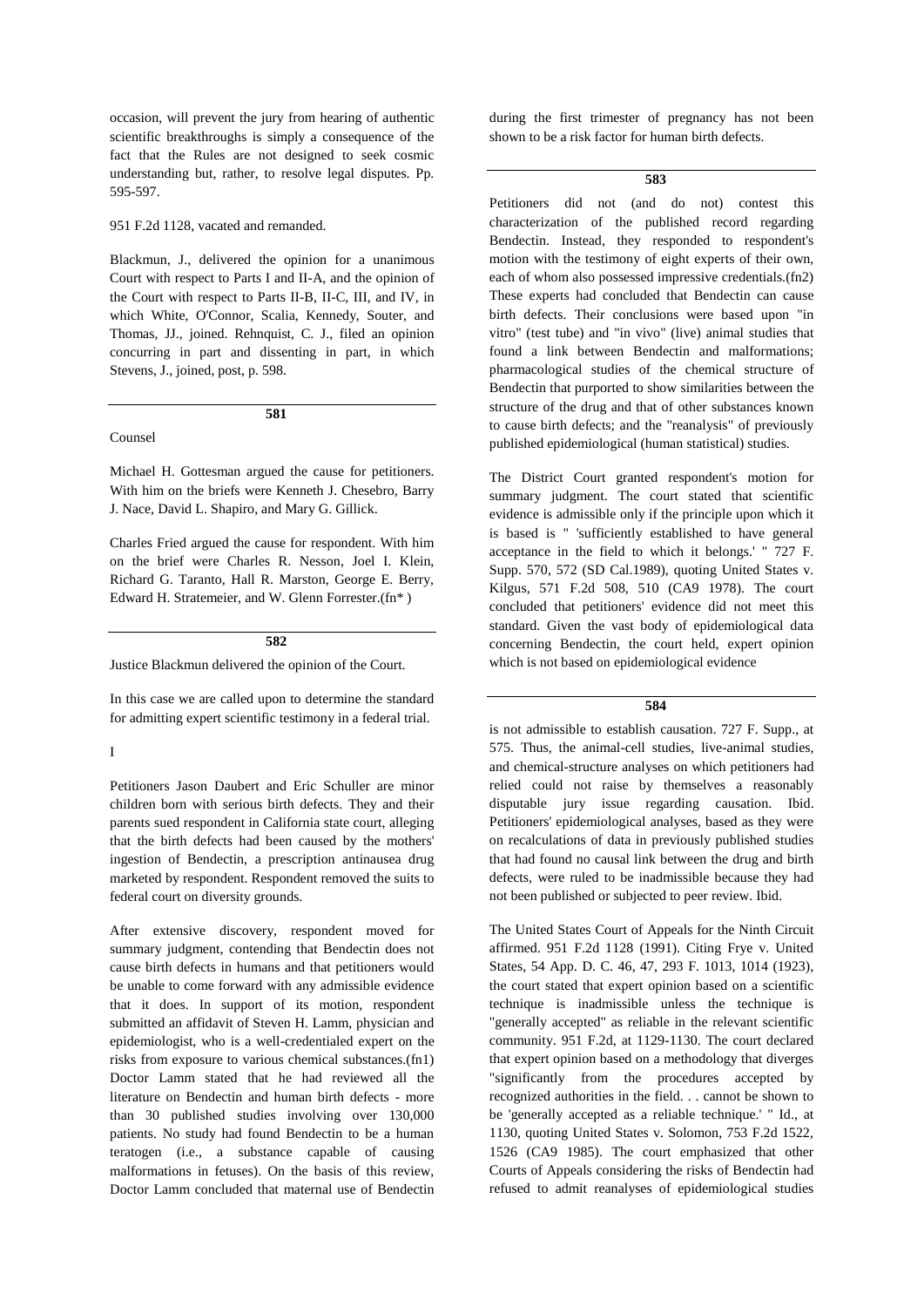that had been neither published nor subjected to peer review. 951 F.2d, at 1130-1131. Those courts had found unpublished reanalyses "particularly problematic in light of the massive weight of the original published studies supporting [respondent's] position, all of which had undergone full scrutiny from the scientific community." Id., at 1130. Contending that reanalysis is generally accepted by the scientific community only when it is subjected to verification and scrutiny by others in the field, the Court of Appeals rejected petitioners' reanalyses as "unpublished, not subjected to the normal peer review process and generated solely for use in litigation." Id., at 1131. The

# **585**

court concluded that petitioners' evidence provided an insufficient foundation to allow admission of expert testimony that Bendectin caused their injuries and, accordingly, that petitioners could not satisfy their burden of proving causation at trial.

We granted certiorari, 506 U.S. 914 (1992), in light of sharp divisions among the courts regarding the proper standard for the admission of expert testimony. Compare, e. g., United States v. Shorter, 257 U.S. App. D. C. 358, 363- 364, 809 F.2d 54, 59-60 (applying the "general acceptance" standard), cert. denied, 484 U.S. 817 (1987), with DeLuca v. Merrell Dow Pharmaceuticals, Inc., 911 F.2d 941, 955 (CA31990) (rejecting the "general acceptance" standard).

II

### A

In the 70 years since its formulation in the Frye case, the "general acceptance" test has been the dominant standard for determining the admissibility of novel scientific evidence at trial. See E. Green & C. Nesson, Problems, Cases, and Materials on Evidence 649 (1983). Although under increasing attack of late, the rule continues to be followed by a majority of courts, including the Ninth Circuit.(fn3)

The Frye test has its origin in a short and citation-free 1923 decision concerning the admissibility of evidence derived from a systolic blood pressure deception test, a crude precursor to the polygraph machine. In what has become a famous (perhaps infamous) passage, the then Court of Appeals for the District of Columbia described the device and its operation and declared:

"Just when a scientific principle or discovery crosses the line between the experimental and demonstrable stages

#### **586**

is difficult to define. Somewhere in this twilight zone the evidential force of the principle must be recognized, and while courts will go a long way in admitting expert testimony deduced from a well-recognized scientific principle or discovery, the thing from which the deduction is made must be sufficiently established to have gained general acceptance in the particular field in which it belongs. " 54 App. D. C., at 47, 293 F., at 1014 (emphasis added).

Because the deception test had "not yet gained such standing and scientific recognition among physiological and psychological authorities as would justify the courts in admitting expert testimony deduced from the discovery, development, and experiments thus far made," evidence of its results was ruled inadmissible. Ibid.

The merits of the Frye test have been much debated, and scholarship on its proper scope and application is legion.(fn4)

# **587**

Petitioners' primary attack, however, is not on the content but on the continuing authority of the rule. They contend that the Frye test was superseded by the adoption of the Federal Rules of Evidence.(fn5) We agree.

We interpret the legislatively enacted Federal Rules of Evidence as we would any statute. Beech Aircraft Corp. v. Rainey, 488 U.S. 153, 163 (1988). Rule 402 provides the baseline:

"All relevant evidence is admissible, except as otherwise provided by the Constitution of the United States, by Act of Congress, by these rules, or by other rules prescribed by the Supreme Court pursuant to statutory authority. Evidence which is not relevant is not admissible."

"Relevant evidence" is defined as that which has "any tendency to make the existence of any fact that is of consequence to the determination of the action more probable or less probable than it would be without the evidence." Rule 401. The Rules' basic standard of relevance thus is a liberal one.

Frye, of course, predated the Rules by half a century. In United States v. Abel, 469 U.S. 45 (1984), we considered the pertinence of background common law in interpreting the Rules of Evidence. We noted that the Rules occupy the field, id., at 49, but, quoting Professor Cleary, the Reporter,

## **588**

explained that the common law nevertheless could serve as an aid to their application:

" 'In principle, under the Federal Rules no common law of evidence remains. "All relevant evidence is admissible, except as otherwise provided. . . ." In reality, of course, the body of common law knowledge continues to exist, though in the somewhat altered form of a source of guidance in the exercise of delegated powers.' " Id., at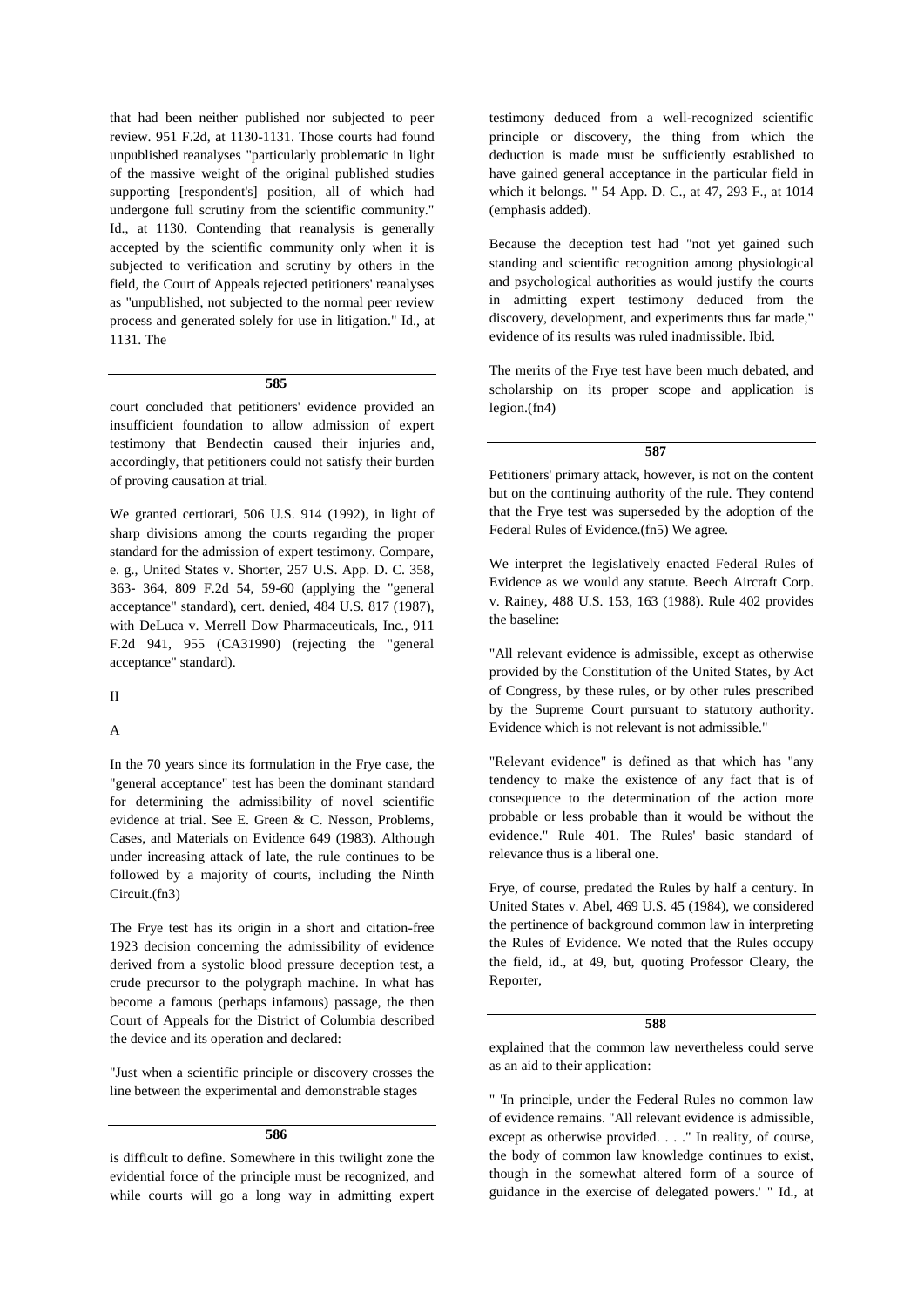# 51-52.

We found the common-law precept at issue in the Abel case entirely consistent with Rule 402's general requirement of admissibility, and considered it unlikely that the drafters had intended to change the rule. Id., at 50-51. In Bourjaily v. United States, 483 U.S. 171 (1987), on the other hand, the Court was unable to find a particular common-law doctrine in the Rules, and so held it superseded.

Here there is a specific Rule that speaks to the contested issue. Rule 702, governing expert testimony, provides:

"If scientific, technical, or other specialized knowledge will assist the trier of fact to understand the evidence or to determine a fact in issue, a witness qualified as an expert by knowledge, skill, experience, training, or education, may testify thereto in the form of an opinion or otherwise."

Nothing in the text of this Rule establishes "general acceptance" as an absolute prerequisite to admissibility. Nor does respondent present any clear indication that Rule 702 or the Rules as a whole were intended to incorporate a "general acceptance" standard. The drafting history makes no mention of Frye, and a rigid "general acceptance" requirement would be at odds with the "liberal thrust" of the Federal Rules and their "general approach of relaxing the traditional barriers to 'opinion' testimony." Beech Aircraft Corp. v. Rainey, 488 U.S., at 169 (citing Rules 701 to 705). See also Weinstein, Rule 702 of the Federal Rules of Evidence is

## **589**

Sound; It Should Not Be Amended, 138 F. R. D. 631 (1991) ("The Rules were designed to depend primarily upon lawyer-adversaries and sensible triers of fact to evaluate conflicts"). Given the Rules' permissive backdrop and their inclusion of a specific rule on expert testimony that does not mention "general acceptance," the assertion that the Rules somehow assimilated Frye is unconvincing. Frye made "general acceptance" the exclusive test for admitting expert scientific testimony. That austere standard, absent from, and incompatible with, the Federal Rules of Evidence, should not be applied in federal trials.(fn6)

# B

That the Frye test was displaced by the Rules of Evidence does not mean, however, that the Rules themselves place no limits on the admissibility of purportedly scientific evidence.(fn7) Nor is the trial judge disabled from screening such evidence. To the contrary, under the Rules the trial judge must ensure that any and all scientific testimony or evidence admitted is not only relevant, but reliable.

The primary locus of this obligation is Rule 702, which

clearly contemplates some degree of regulation of the subjects and theories about which an expert may testify. " If scientific, technical, or other specialized knowledge will assist the trier of fact to understand the evidence or to determine a fact in issue" an expert "may testify thereto. " (Emphasis added.) The subject of an expert's testimony must

**590** 

# be

"scientific. . . knowledge."(fn8 )The adjective "scientific" implies a grounding in the methods and procedures of science. Similarly, the word "knowledge" connotes more than subjective belief or unsupported speculation. The term "applies to any body of known facts or to any body of ideas inferred from such facts or accepted as truths on good grounds." Webster's Third New International Dictionary 1252 (1986). Of course, it would be unreasonable to conclude that the subject of scientific testimony must be "known" to a certainty; arguably, there are no certainties in science. See, e. g., Brief for Nicolaas Bloembergen et al. as Amici Curiae 9 ("Indeed, scientists do not assert that they know what is immutably 'true' they are committed to searching for new, temporary, theories to explain, as best they can, phenomena"); Brief for American Association for the Advancement of Science et al. as Amici Curiae 7-8 ("Science is not an encyclopedic body of knowledge about the universe. Instead, it represents a process for proposing and refining theoretical explanations about the world that are subject to further testing and refinement" (emphasis in original)). But, in order to qualify as "scientific knowledge," an inference or assertion must be derived by the scientific method. Proposed testimony must be supported by appropriate validation - i. e., "good grounds," based on what is known. In short, the requirement that an expert's testimony pertain to "scientific knowledge" establishes a standard of evidentiary reliability.(fn9)

# **591**

Rule 702 further requires that the evidence or testimony "assist the trier of fact to understand the evidence or to determine a fact in issue." This condition goes primarily to relevance. "Expert testimony which does not relate to any issue in the case is not relevant and, ergo, non-helpful." 3 Weinstein & Berger ¶702[02], p. 702-18. See also United States v. Downing, 753 F.2d 1224, 1242 (CA3 1985) ("An additional consideration under Rule 702 - and another aspect of relevancy - is whether expert testimony proffered in the case is sufficiently tied to the facts of the case that it will aid the jury in resolving a factual dispute"). The consideration has been aptly described by Judge Becker as one of "fit." Ibid. "Fit" is not always obvious, and scientific validity for one purpose is not necessarily scientific validity for other, unrelated purposes. See Starrs, Frye v.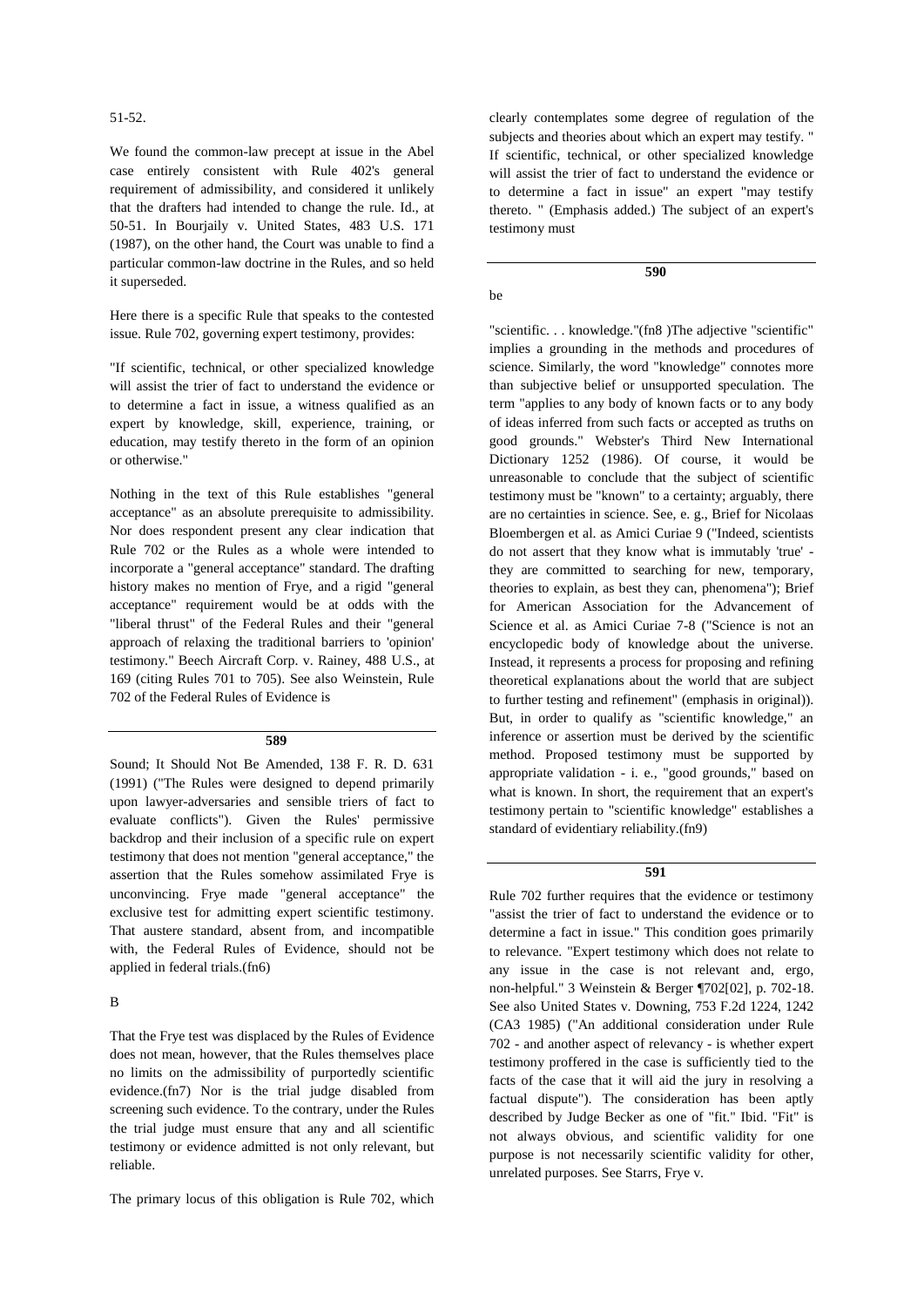United States Restructured and Revitalized: A Proposal to Amend Federal Evidence Rule 702, 26 Jurimetrics J. 249, 258 (1986). The study of the phases of the moon, for example, may provide valid scientific "knowledge" about whether a certain night was dark, and if darkness is a fact in issue, the knowledge will assist the trier of fact. However (absent creditable grounds supporting such a link), evidence that the moon was full on a certain night will not assist the trier of fact in determining whether an individual was unusually likely to have behaved irrationally on that night. Rule 702's "helpfulness"

### **592**

standard requires a valid scientific connection to the pertinent inquiry as a precondition to admissibility.

That these requirements are embodied in Rule 702 is not surprising. Unlike an ordinary witness, see Rule 701, an expert is permitted wide latitude to offer opinions, including those that are not based on firsthand knowledge or observation. See Rules 702 and 703. Presumably, this relaxation of the usual requirement of firsthand knowledge - a rule which represents "a 'most pervasive manifestation' of the common law insistence upon 'the most reliable sources of information,' " Advisory Committee's Notes on Fed. Rule Evid. 602, 28

U.S.C. App., p. 755 (citation omitted) - is premised on an assumption that the expert's opinion will have a reliable basis in the knowledge and experience of his discipline.

## C

Faced with a proffer of expert scientific testimony, then, the trial judge must determine at the outset, pursuant to Rule  $104(a)$ ,  $(\text{fn}10)$  whether the expert is proposing to testify to(1) scientific knowledge that (2) will assist the trier of fact to understand or determine a fact in issue.(fn11) This entails a preliminary assessment of whether the reasoning or methodology

# **593**

underlying the testimony is scientifically valid and of whether that reasoning or methodology properly can be applied to the facts in issue. We are confident that federal judges possess the capacity to undertake this review. Many factors will bear on the inquiry, and we do not presume to set out a definitive checklist or test. But some general observations are appropriate.

Ordinarily, a key question to be answered in determining whether a theory or technique is scientific knowledge that will assist the trier of fact will be whether it can be (and has been) tested. "Scientific methodology today is based on generating hypotheses and testing them to see if they can be falsified; indeed, this methodology is what distinguishes science from other fields of human inquiry." Green 645. See also C. Hempel, Philosophy of Natural Science 49 (1966) ("[T]he statements constituting

a scientific explanation must be capable of empirical test"); K. Popper, Conjectures and Refutations: The Growth of Scientific Knowledge 37 (5th ed.1989) ("[T]he criterion of the scientific status of a theory is its falsifiability, or refutability, or testability") (emphasis deleted).

Another pertinent consideration is whether the theory or technique has been subjected to peer review and publication. Publication (which is but one element of peer review) is not a sine qua non of admissibility; it does not necessarily correlate with reliability, see S. Jasanoff, The Fifth Branch: Science Advisors as Policymakers 61-76 (1990), and in some instances well-grounded but innovative theories will not have been published, see Horrobin, The Philosophical Basis of Peer Review and the Suppression of Innovation, 263 JAMA 1438 (1990). Some propositions, moreover, are too particular, too new, or of too limited interest to be published. But submission to the scrutiny of the scientific community is a component of "good science," in part because it increases the likelihood that substantive flaws in methodology will be detected. See J. Ziman, Reliable Knowledge: An Exploration

**594** 

of the Grounds for Belief in Science 130-133 (1978); Relman & Angell, How Good Is Peer Review?, 321 New Eng. J. Med. 827 (1989). The fact of publication (or lack thereof) in a peer reviewed journal thus will be a relevant, though not dispositive, consideration in assessing the scientific validity of a particular technique or methodology on which an opinion is premised.

Additionally, in the case of a particular scientific technique, the court ordinarily should consider the known or potential rate of error, see, e. g., United States v. Smith, 869 F.2d 348, 353-354 (CA7 1989) (surveying studies of the error rate of spectrographic voice identification technique), and the existence and maintenance of standards controlling the technique's operation, see United States v. Williams, 583 F.2d 1194, 1198 (CA2 1978) (noting professional organization's standard governing spectrographic analysis), cert. denied, 439 U.S. 1117 (1979).

Finally, "general acceptance" can yet have a bearing on the inquiry. A "reliability assessment does not require, although it does permit, explicit identification of a relevant scientific community and an express determination of a particular degree of acceptance within that community." United States v. Downing, 753 F.2d, at 1238. See also 3 Weinstein & Berger ¶ 702[03], pp. 702-41 to 702-42. Widespread acceptance can be an important factor in ruling particular evidence admissible, and "a known technique which has been able to attract only minimal support within the community," Downing, 753 F.2d, at 1238, may properly be viewed with skepticism.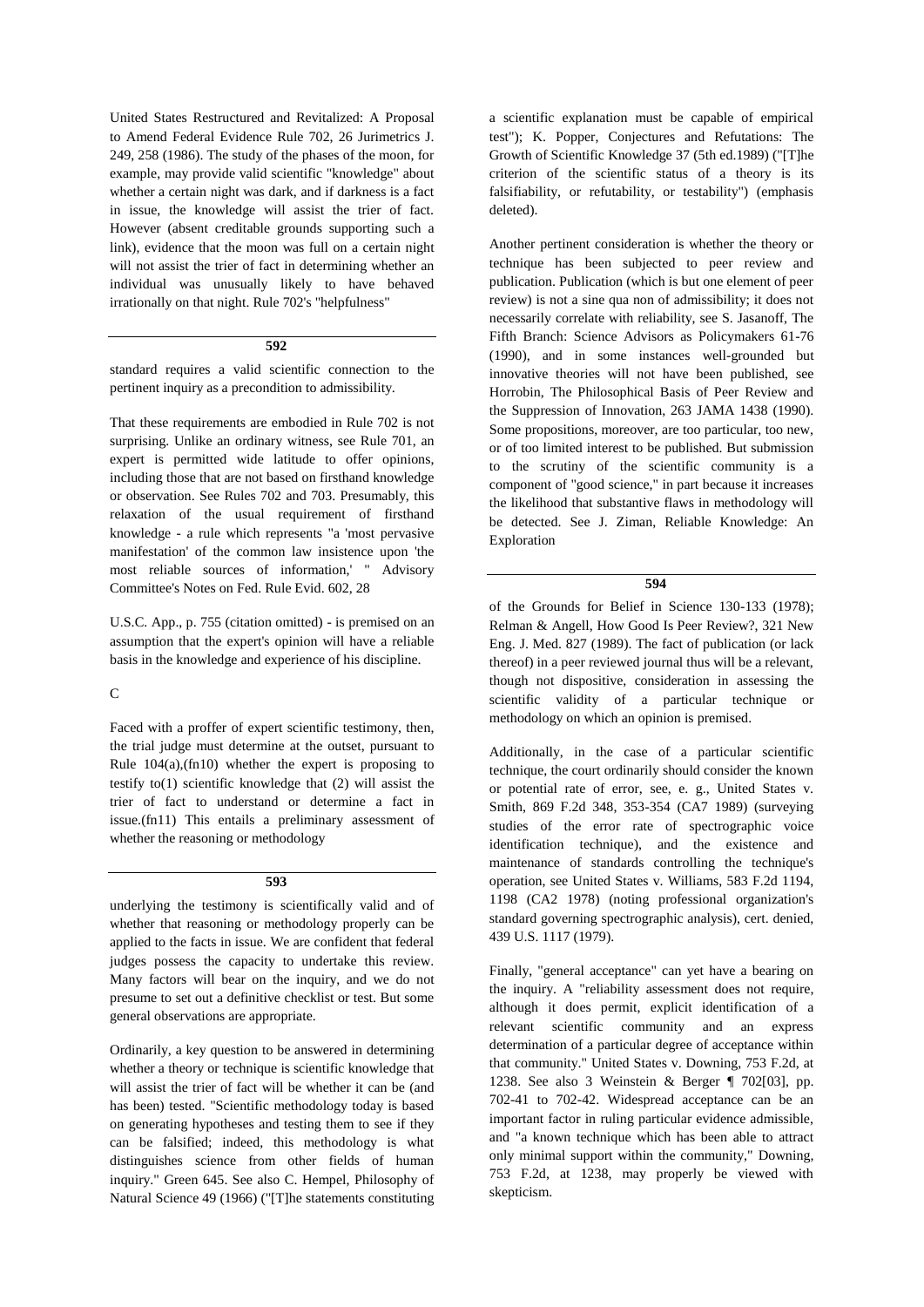The inquiry envisioned by Rule 702 is, we emphasize, a flexible one.(fn12) Its overarching subject is the scientific validity

#### **595**

- and thus the evidentiary relevance and reliability - of the principles that underlie a proposed submission. The focus, of course, must be solely on principles and methodology, not on the conclusions that they generate.

Throughout, a judge assessing a proffer of expert scientific testimony under Rule 702 should also be mindful of other applicable rules. Rule 703 provides that expert opinions based on otherwise inadmissible hearsay are to be admitted only if the facts or data are "of a type reasonably relied upon by experts in the particular field in forming opinions or inferences upon the subject." Rule 706 allows the court at its discretion to procure the assistance of an expert of its own choosing. Finally, Rule 403 permits the exclusion of relevant evidence "if its probative value is substantially outweighed by the danger of unfair prejudice, confusion of the issues, or misleading the jury. . . ." Judge Weinstein has explained: "Expert evidence can be both powerful and quite misleading because of the difficulty in evaluating it. Because of this risk, the judge in weighing possible prejudice against probative force under Rule 403 of the present rules exercises more control over experts than over lay witnesses." Weinstein, 138 F. R. D., at 632.

# III

We conclude by briefly addressing what appear to be two underlying concerns of the parties and amici in this case. Respondent expresses apprehension that abandonment of "general acceptance" as the exclusive requirement for admission will result in a "free-for-all" in which befuddled juries are confounded by absurd and irrational pseudoscientific assertions.

#### **596**

In this regard respondent seems to us to be overly pessimistic about the capabilities of the jury and of the adversary system generally. Vigorous cross-examination, presentation of contrary evidence, and careful instruction on the burden of proof are the traditional and appropriate means of attacking shaky but admissible evidence. See Rock v. Arkansas, 483 U.S. 44, 61 (1987). Additionally, in the event the trial court concludes that the scintilla of evidence presented supporting a position is insufficient to allow a reasonable juror to conclude that the position more likely than not is true, the court remains free to direct a judgment, Fed. Rule Civ. Proc. 50(a), and likewise to grant summary judgment, Fed. Rule Civ. Proc. 56. Cf., e. g., Turpin v. Merrell Dow Pharmaceuticals, Inc., 959 F.2d 1349 (CA6) (holding that scientific evidence that provided foundation for expert testimony, viewed in the light most favorable to

plaintiffs, was not sufficient to allow a jury to find it more probable than not that defendant caused plaintiff's injury), cert. denied, 506 U.S. 826 (1992); Brock v. Merrell Dow Pharmaceuticals, Inc., 874 F.2d 307 (CA5 1989) (reversing judgment entered on jury verdict for plaintiffs because evidence regarding causation was insufficient), modified, 884 F.2d 166 (CA5 1989), cert. denied, 494 U.S. 1046 (1990); Green 680-681. These conventional devices, rather than wholesale exclusion under an uncompromising "general acceptance" test, are the appropriate safeguards where the basis of scientific testimony meets the standards of Rule 702.

Petitioners and, to a greater extent, their amici exhibit a different concern. They suggest that recognition of a screening role for the judge that allows for the exclusion of "invalid" evidence will sanction a stifling and repressive scientific orthodoxy and will be inimical to the search for truth. See, e. g., Brief for Ronald Bayer et al. as Amici Curiae. It is true that open debate is an essential part of both legal and scientific analyses. Yet there are important differences between the quest for truth in the courtroom and the quest

#### **597**

for truth in the laboratory. Scientific conclusions are subject to perpetual revision. Law, on the other hand, must resolve disputes finally and quickly. The scientific project is advanced by broad and wide-ranging consideration of a multitude of hypotheses, for those that are incorrect will eventually be shown to be so, and that in itself is an advance. Conjectures that are probably wrong are of little use, however, in the project of reaching a quick, final, and binding legal judgment often of great consequence - about a particular set of events in the past. We recognize that, in practice, a gate keeping role for the judge, no matter how flexible, inevitably on occasion will prevent the jury from learning of authentic insights and innovations. That, nevertheless, is the balance that is struck by Rules of Evidence designed not for the exhaustive search for cosmic understanding but for the particularized resolution of legal disputes.(fn13)

### IV

To summarize: "General acceptance" is not a necessary precondition to the admissibility of scientific evidence under the Federal Rules of Evidence, but the Rules of Evidence - especially Rule 702 - do assign to the trial judge the task of ensuring that an expert's testimony both rests on a reliable foundation and is relevant to the task at hand. Pertinent evidence based on scientifically valid principles will satisfy those demands.

The inquiries of the District Court and the Court of Appeals focused almost exclusively on "general acceptance," as gauged by publication and the decisions of other courts. Accordingly,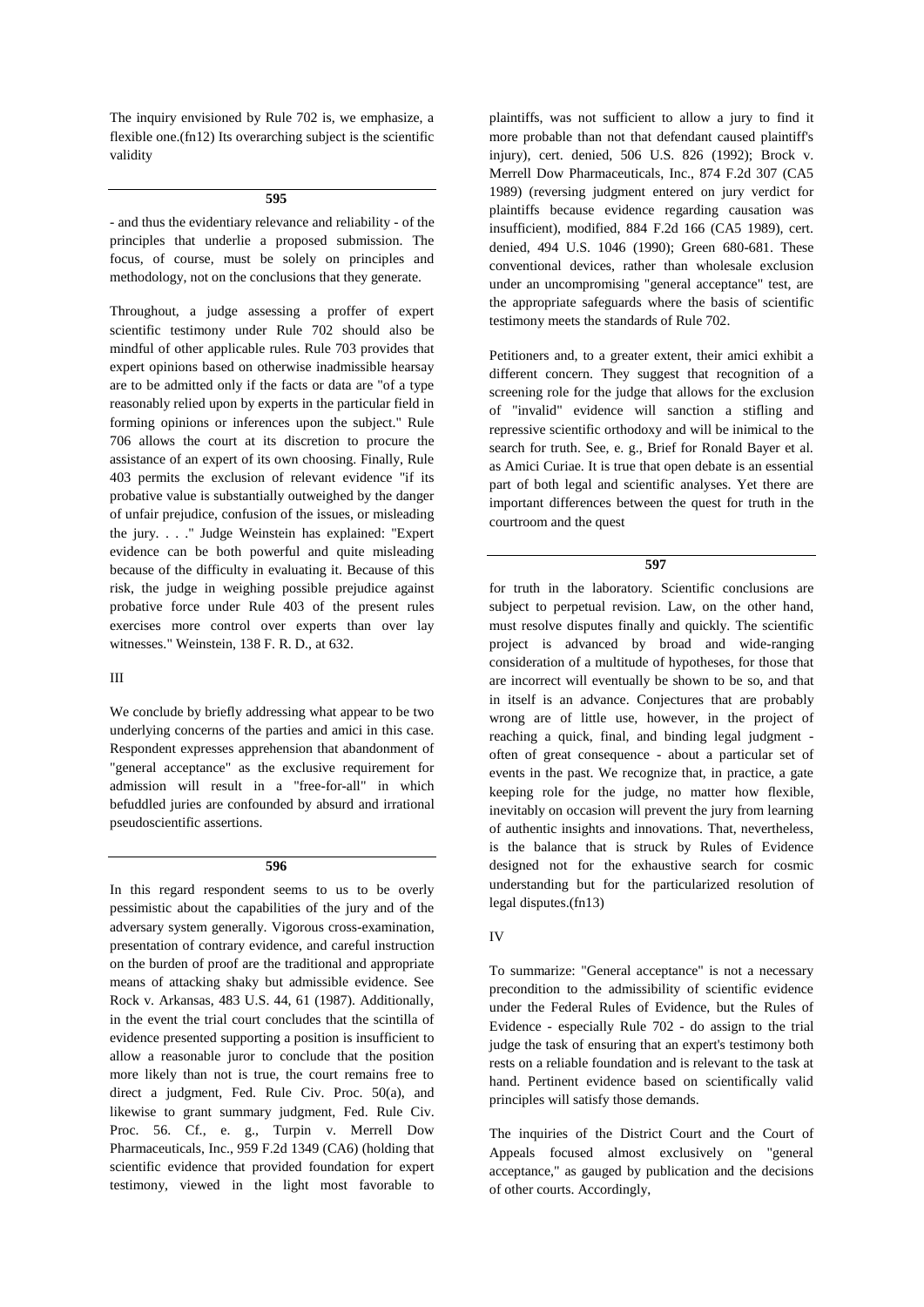# **598**

the judgment of the Court of Appeals is vacated, and the case is remanded for further proceedings consistent with this opinion.

# It is so ordered.

Chief Justice Rehnquist, with whom Justice Stevens joins, concurring in part and dissenting in part.

The petition for certiorari in this case presents two questions: first, whether the rule of Frye v. United States, 54 App. D. C. 46, 293 F. 1013 (1923), remains good law after the enactment of the Federal Rules of Evidence; and second, if Frye remains valid, whether it requires expert scientific testimony to have been subjected to a peer review process in order to be admissible. The Court concludes, correctly in my view, that the Frye rule did not survive the enactment of the Federal Rules of Evidence, and I therefore join Parts I and II-A of its opinion. The second question presented in the petition for certiorari necessarily is mooted by this holding, but the Court nonetheless proceeds to construe Rules 702 and 703 very much in the abstract, and then offers some "general observations." Ante, at 593.

"General observations" by this Court customarily carry great weight with lower federal courts, but the ones offered here suffer from the flaw common to most such observations - they are not applied to deciding whether particular testimony was or was not admissible, and therefore they tend to be not only general, but vague and abstract. This is particularly unfortunate in a case such as this, where the ultimate legal question depends on an appreciation of one or more bodies of knowledge not judicially noticeable, and subject to different interpretations in the briefs of the parties and their amici. Twenty-two amicus briefs have been filed in the case, and indeed the Court's opinion contains no fewer than 37 citations to amicus briefs and other secondary sources.

#### **599**

The various briefs filed in this case are markedly different from typical briefs, in that large parts of them do not deal with decided cases or statutory language - the sort of material we customarily interpret. Instead, they deal with definitions of scientific knowledge, scientific method, scientific validity, and peer review - in short, matters far afield from the expertise of judges. This is not to say that such materials are not useful or even necessary in deciding how Rule 702 should be applied; but it is to say that the unusual subject matter should cause us to proceed with great caution in deciding more than we have to, because our reach can so easily exceed our grasp.

But even if it were desirable to make "general observations" not necessary to decide the questions presented, I cannot subscribe to some of the observations made by the Court. In Part II-B, the Court concludes that

reliability and relevancy are the touchstones of the admissibility of expert testimony. Ante, at 590-592. Federal Rule of Evidence 402 provides, as the Court points out, that "[e]vidence which is not relevant is not admissible." But there is no similar reference in the Rule to "reliability." The Court constructs its argument by parsing the language "[i]f scientific, technical, or other specialized knowledge will assist the trier of fact to understand the evidence or to determine a fact in issue,. . . an expert. . . may testify thereto. . . ." Fed.RuleEvid.702. It stresses that the subject of the expert's testimony must be

"scientific. . . knowledge," and points out that "scientific" "implies a grounding in the methods and procedures of science" and that the word "knowledge" "connotes more than subjective belief or unsupported speculation." Ante, at 590. From this it concludes that "scientific knowledge" must be "derived by the scientific method." Ibid. Proposed testimony, we are told, must be supported by "appropriate validation." Ibid. Indeed, in footnote 9, the Court decides that "[i]n a case involving scientific evidence, evidentiary

#### **600**

reliability will be based upon scientific validity. " Ante, at 591, n. 9 (emphasis in original).

Questions arise simply from reading this part of the Court's opinion, and countless more questions will surely arise when hundreds of district judges try to apply its teaching to particular offers of expert testimony. Does all of this dicta apply to an expert seeking to testify on the basis of "technical or other specialized knowledge" - the other types of expert knowledge to which Rule 702 applies - or are the "general observations" limited only to "scientific knowledge"? What is the difference between scientific knowledge and technical knowledge; does Rule 702 actually contemplate that the phrase "scientific, technical, or other specialized knowledge" be broken down into numerous subspecies of expertise, or did its authors simply pick general descriptive language covering the sort of expert testimony which courts have customarily received? The Court speaks of its confidence that federal judges can make a "preliminary assessment of whether the reasoning or methodology underlying the testimony is scientifically valid and of whether that reasoning or methodology properly can be applied to the facts in issue." Ante, at 592-593. The Court then states that a "key question" to be answered in deciding whether something is "scientific knowledge" "will be whether it can be (and has been) tested." Ante, at 593. Following this sentence are three quotations from treatises, which not only speak of empirical testing, but one of which states that the " 'criterion of the scientific status of a theory is its falsifiability, or refutability, or testability.' " Ibid.

I defer to no one in my confidence in federal judges; but I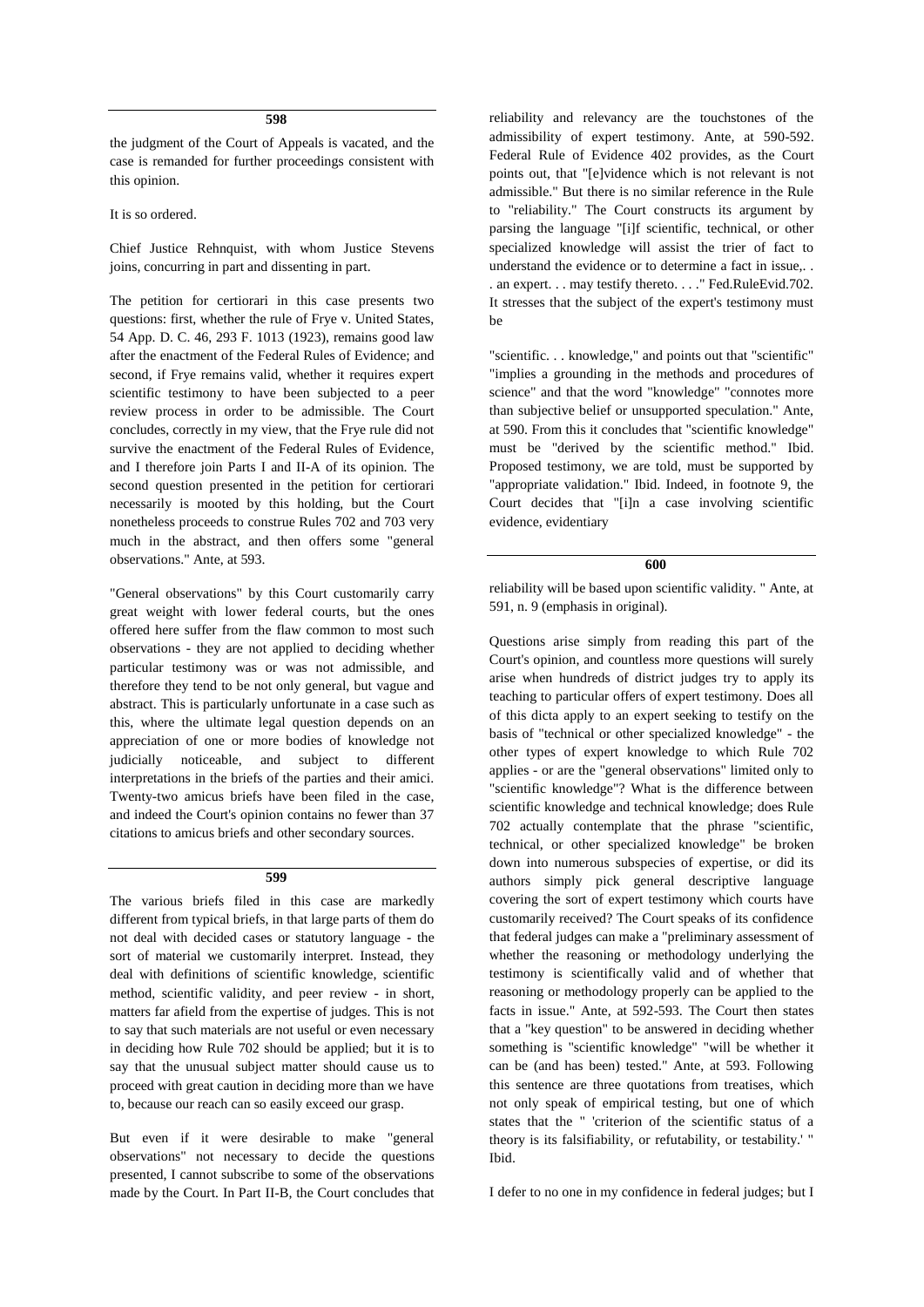am at a loss to know what is meant when it is said that the scientific status of a theory depends on its "falsifiability," and I suspect some of them will be, too.

I do not doubt that Rule 702 confides to the judge some gatekeeping responsibility in deciding questions of the admissibility of proffered expert testimony. But I do not think

### **601**

it imposes on them either the obligation or the authority to become amateur scientists in order to perform that role. I think the Court would be far better advised in this case to decide only the questions presented, and to leave the further development of this important area of the law to future cases.

# Notes:

(fn\* ) Briefs of amici curiae urging reversal were filed for the State of Texas et al. by Dan Morales, Attorney General of Texas, Mark Barnett, Attorney General of South Dakota, Marc Racicot, Attorney General of Montana, Larry EchoHawk, Attorney General of Idaho, and Brian Stuart Koukoutchos; for the American Society of Law, Medicine and Ethics et al. by Joan E. Bertin, Marsha S. Berzon, and Albert H. Meyerhoff; for the Association of Trial Lawyers of America by Jeffrey Robert White and Roxanne Barton Conlin; for Ronald Bayer et al. by Brian Stuart Koukoutchos, Priscilla Budeiri, Arthur Bryant, and George W. Conk; and for Daryl E. Chubin et al. by Ron Simon and Nicole Schultheis.

Briefs of amici curiae urging affirmance were filed for the United States by Acting Solicitor General Wallace, Assistant Attorney General Gerson, Miguel A. Estrada, Michael Jay Singer, and John P. Schnitker; for the American Insurance Association by William J. Kilberg, Paul Blankenstein, Bradford R. Clark, and Craig A. Berrington; for the American Medical Association et al. by Carter G. Phillips, Mark D. Hopson, and Jack R. Bierig; for the American Tort Reform Association by John G. Kester and John W. Vardaman, Jr.; for the Chamber of Commerce of the United States by Timothy B. Dyk, Stephen A. Bokat, and Robin S. Conrad; for the Pharmaceutical Manufacturers Association by Louis R. Cohen and Daniel Marcus; for the Product Liability Advisory Council, Inc., et al. by Victor E. Schwartz, Robert P. Charrow, and Paul F. Rothstein; for the Washington Legal Foundation by Scott G. Campbell, Daniel J. Popeo, and Richard A. Samp; and for Nicolaas Bloembergen et al. by Martin S. Kaufman. Briefs of amici curiae were filed for the American Association for the Advancement of Science et al. by Richard A. Meserve and Bert Black; for the American College of Legal Medicine by Miles J. Zaremski; for the Carnegie Commission on Science, Technology, and Government by Steven G. Gallagher, Elizabeth H. Esty, and Margaret

A. Berger; for the Defense Research Institute, Inc., by Joseph A. Sherman, E. Wayne Taff, and Harvey L. Kaplan; for the New England Journal of Medicine et al. by Michael Malina and Jeffrey I. D. Lewis; for A Group of American Law Professors by Donald N. Bersoff; for Alvan R. Feinstein by Don M. Kennedy, Loretta M. Smith, and Richard A. Oetheimer; and for Kenneth Rothman et al. by Neil B. Cohen.

(fn1) Doctor Lamm received his master's and doctor of medicine degrees from the University of Southern California. He has served as a consultant in birth-defect epidemiology for the National Center for Health Statistics and has published numerous articles on the magnitude of risk from exposure to various chemical and biological substances. App. 34-44.

(fn2) For example, Shanna Helen Swan, who received a master's degree in biostatistics from Columbia University and a doctorate in statistics from the University of California at Berkeley, is chief of the section of the California Department of Health and Services that determines causes of birth defects and has served as a consultant to the World Health Organization, the Food and Drug Administration, and the National Institutes of Health. Id., at 113-114, 131-132. Stuart A. Newman, who received his bachelor's degree in chemistry from Columbia University and his master's and doctorate in chemistry from the University of Chicago, is a professor at New York Medical College and has spent over a decade studying the effect of chemicals on limb development. Id., at 54-56. The credentials of the others are similarly impressive. See id., at 61-66, 73-80, 148-153, 187- 192, and Attachments 12, 20, 21, 26, 31, and 32 to Petitioners' Opposition to Summary Judgment in No. 84-2013-G(I) (SD Cal.).

(fn3) For a catalog of the many cases on either side of this controversy, see P. Giannelli & E. Imwinkelried, Scientific Evidence § 1-5, pp. 10-14 (1986 and Supp. 1991).

(fn4) See, e. g., Green, Expert Witnesses and Sufficiency of Evidence in Toxic Substances Litigation: The Legacy of Agent Orange and Bendectin Litigation, 86 Nw. U. L. Rev. 643 (1992) (hereinafter Green); Becker & Orenstein, The Federal Rules of Evidence After Sixteen Years - The Effect of "Plain Meaning" Jurisprudence, the Need for an Advisory Committee on the Rules of Evidence, and Suggestions for Selective Revision of the Rules, 60 Geo. Wash. L. Rev. 857, 876-885 (1992); Hanson, James Alphonzo Frye is Sixty-Five Years Old; Should He Retire?, 16 West. St. U. L. Rev. 357(1989); Black, A Unified Theory of Scientific Evidence, 56 Ford. L. Rev. 595(1988); Imwinkelried, The "Bases" of Expert Testimony: The Syllogistic Structure of Scientific Testimony, 67 N. C. L. Rev. 1 (1988); Proposals for a Model Rule on the Admissibility of Scientific Evidence, 26 Jurimetrics J. 235 (1986); Giannelli, The Admissibility of Novel Scientific Evidence: Frye v.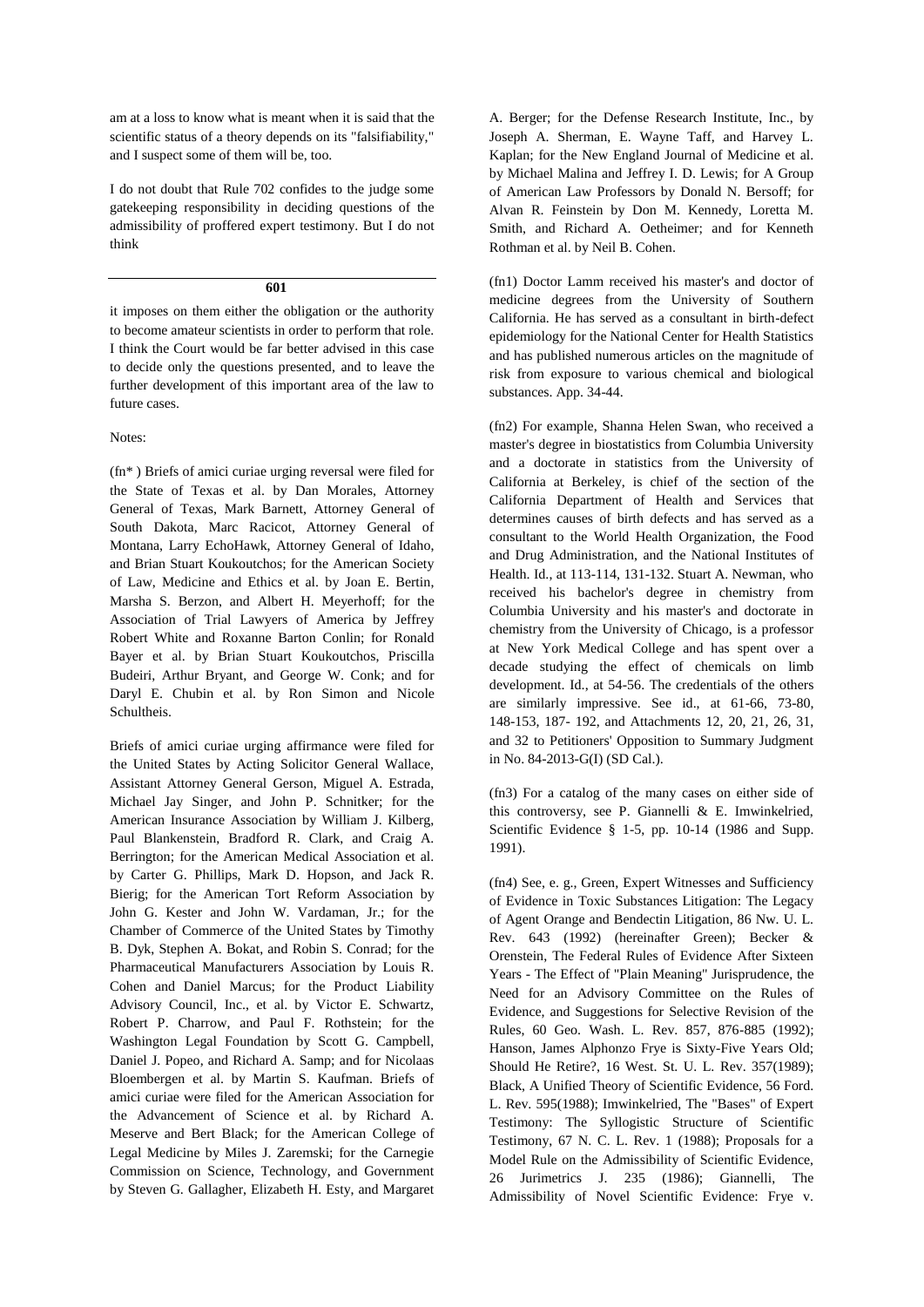United States, a Half-Century Later, 80 Colum. L. Rev. 1197 (1980); The Supreme Court, 1986 Term, 101

Harv. L. Rev. 7, 119, 125-127 (1987).

Indeed, the debates over Frye are such a well-established part of the academic landscape that a distinct term - " Frye -ologist" - has been advanced to describe those who take part. See Behringer, Introduction, Proposals for a Model Rule on the Admissibility of Scientific Evidence, 26 Jurimetrics J. 237, 239 (1986), quoting Lacey, Scientific Evidence, 24 Jurimetrics J. 254, 264 (1984).

(fn5) Like the question of Frye 's merit, the dispute over its survival has divided courts and commentators. Compare, e. g., United Statesv.

Williams, 583 F.2d 1194 (CA2 1978) (Frye is superseded by the Rules of Evidence), cert. denied, 439 U.S. 1117 (1979), with Christophersen v. Allied-Signal Corp., 939 F.2d 1106, 1111, 1115-1116 (CA5 1991) (en banc) (Frye and the Rules coexist), cert. denied, 503 U.S. 912 (1992), 3 J. Weinstein & M. Berger, Weinstein's Evidence ¶702[03], pp. 702-36 to 702-37 (1988) (hereinafter Weinstein & Berger) (Frye is dead), and M. Graham, Handbook of Federal Evidence § 703.2 (3d ed. 1991) (Frye lives). See generally P. Giannelli & E. Imwinkelried, Scientific Evidence § 1-5, at 28-29 (citing authorities).

(fn6) Because we hold that Frye has been superseded and base the discussion that follows on the content of the congressionally enacted Federal Rules of Evidence, we do not address petitioners' argument that application of the Frye rule in this diversity case, as the application of a judge- made rule affecting substantive rights, would violate the doctrine of Erie

# R. Co. v. Tompkins, 304 U.S. 64 (1938).

(fn7) The Chief Justice "do[es] not doubt that Rule 702 confides to the judge some gate keeping responsibility," post, at 600, but would neither say how it does so nor explain what that role entails. We believe the better course is to note the nature and source of the duty.

(fn8 ) Rule 702 also applies to "technical, or other specialized knowledge." Our discussion is limited to the scientific context because that is the nature of the expertise offered here.

(fn9) We note that scientists typically distinguish between "validity" (does the principle support what it purports to show?) and "reliability" (does application of the principle produce consistent results?). See Black, 56 Ford. L. Rev., at 599. Although "the difference between accuracy, validity, and reliability may be such that each is distinct from the other by no more than a hen's kick," Starrs, Frye v. United States Restructured and Revitalized: A Proposal to Amend Federal Evidence Rule 702, 26 Jurimetrics J. 249, 256 (1986), our reference here

is to evidentiary reliability - that is, trustworthiness. Cf., e. g., Advisory Committee's Notes on Fed. Rule Evid. 602, 28 U.S.C. App., p. 755 (" '[T]he rule requiring that a witness who testifies to a fact which can be perceived by the senses must have had an opportunity to observe, and must have actually observed the fact' is a 'most pervasive manifestation' of the common law insistence upon 'the most reliable sources of information' " (citation omitted)); Advisory Committee's Notes on Art. VIII of Rules of Evidence, 28 U.S.C. App., p. 770 (hearsay exceptions will be recognized only "under circumstances supposed to furnish guarantees of trustworthiness"). In a case involving scientific evidence, evidentiary reliability will be based upon scientific validity.

### (fn10) Rule 104(a) provides:

"Preliminary questions concerning the qualification of a person to be a witness, the existence of a privilege, or the admissibility of evidence shall be determined by the court, subject to the provisions of subdivision (b) [pertaining to conditional admissions]. In making its determination it is not bound by the rules of evidence except those with respect to privileges." These matters should be established by a preponderance of proof. See Bourjaily v. United States, 483 U.S. 171, 175-176 (1987).

(fn11) Although the Frye decision itself focused exclusively on "novel" scientific techniques, we do not read the requirements of Rule 702 to apply specially or exclusively to unconventional evidence. Of course, wellestablished propositions are less likely to be challenged than those that are novel, and they are more handily defended. Indeed, theories that are so firmly established as to have attained the status of scientific law, such as the laws of thermodynamics, properly are subject to judicial notice under Federal Rule of Evidence 201.

(fn12) A number of authorities have presented variations on the reliability approach, each with its own slightly different set of factors. See, e. g., Downing, 753 F.2d, at 1238-1239 (on which our discussion draws in part); 3 Weinstein & Berger¶702[03], pp. 702-41 to 702-42 (on which the Downing court in turn partially relied); McCormick, Scientific Evidence: Defining a New Approach to Admissibility, 67 Iowa L. Rev. 879, 911-912 (1982); and Symposium on Science and the Rules of Evidence, 99 F. R. D. 187, 231(1983) (statement by Margaret Berger). To the extent that they focus on the reliability of evidence as ensured by the scientific validity of its underlying principles, all these versions may well have merit, although we express no opinion regarding any of their particular details.

(fn13) This is not to say that judicial interpretation, as opposed to adjudicative fact-finding, does not share basic characteristics of the scientific endeavor: "The work of a judge is in one sense enduring and in another ephemeral. . . . In the endless process of testing and retesting, there is a constant rejection of the dross and a constant retention